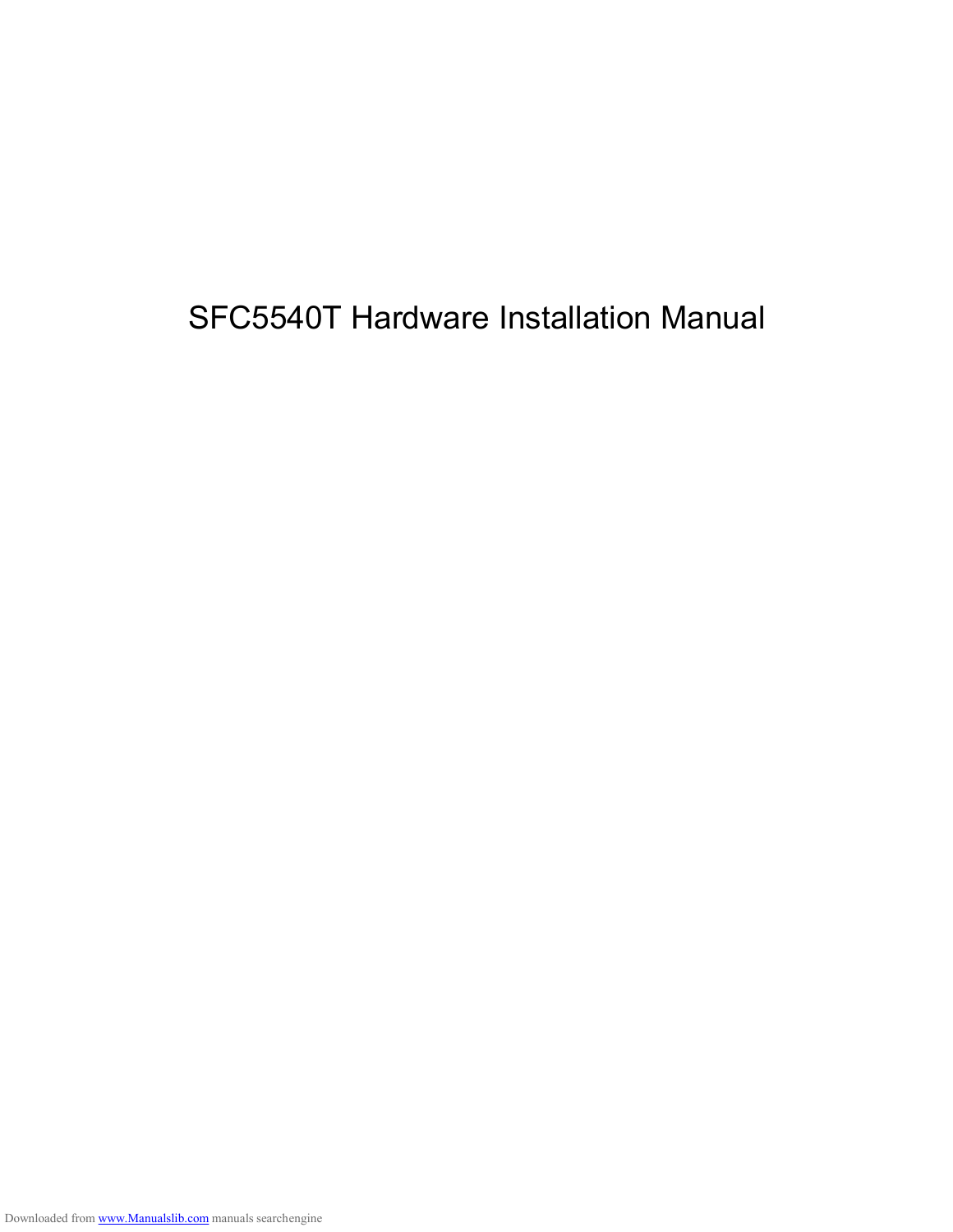# **Table of Contents**

| $\mathbf{-1}$ |
|---------------|
|               |
|               |
|               |
|               |
|               |
|               |
|               |
|               |
|               |
|               |
|               |
|               |
|               |
|               |
|               |
| 9             |
|               |
|               |
|               |
|               |
|               |
|               |
|               |
|               |
|               |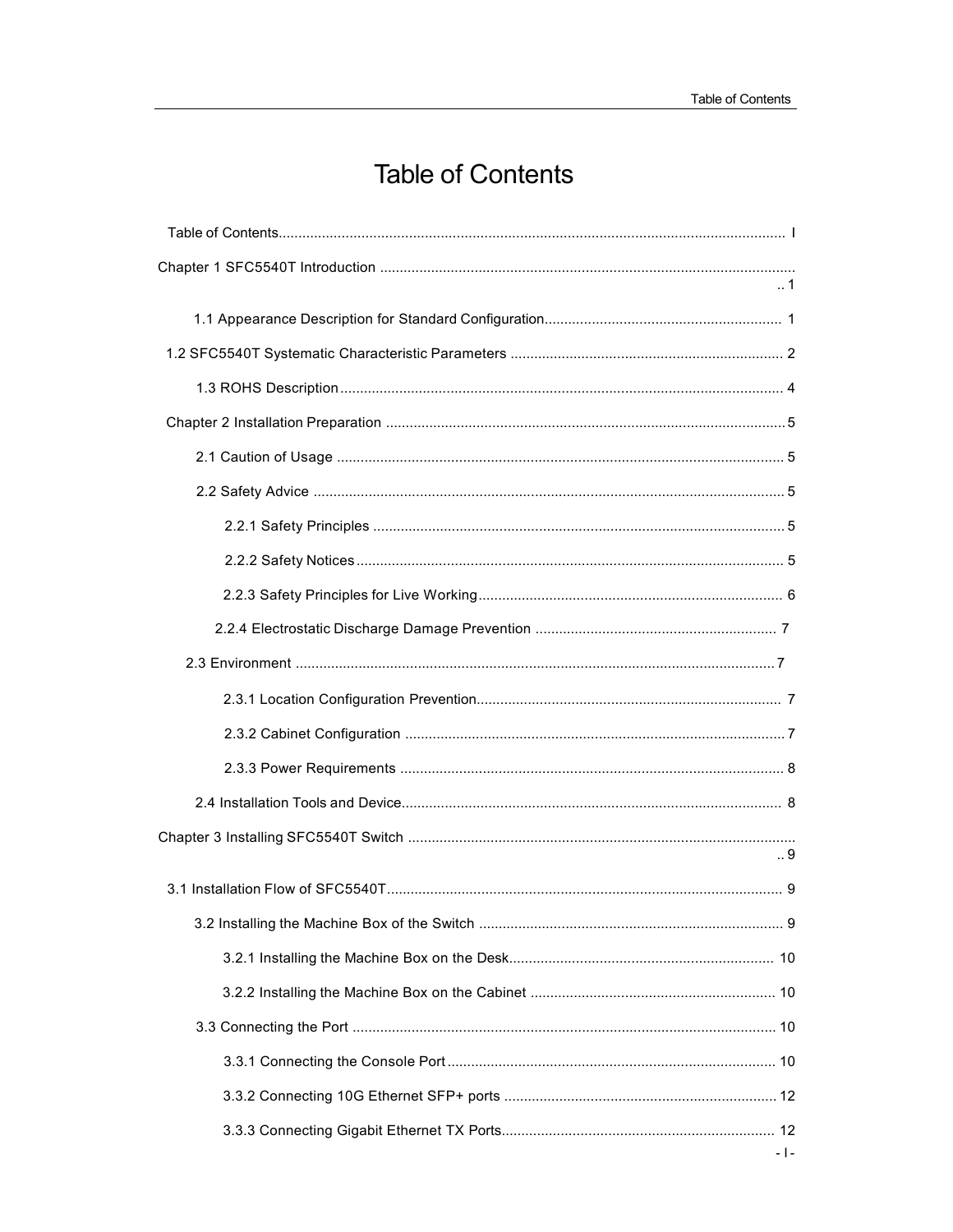#### Table of Contents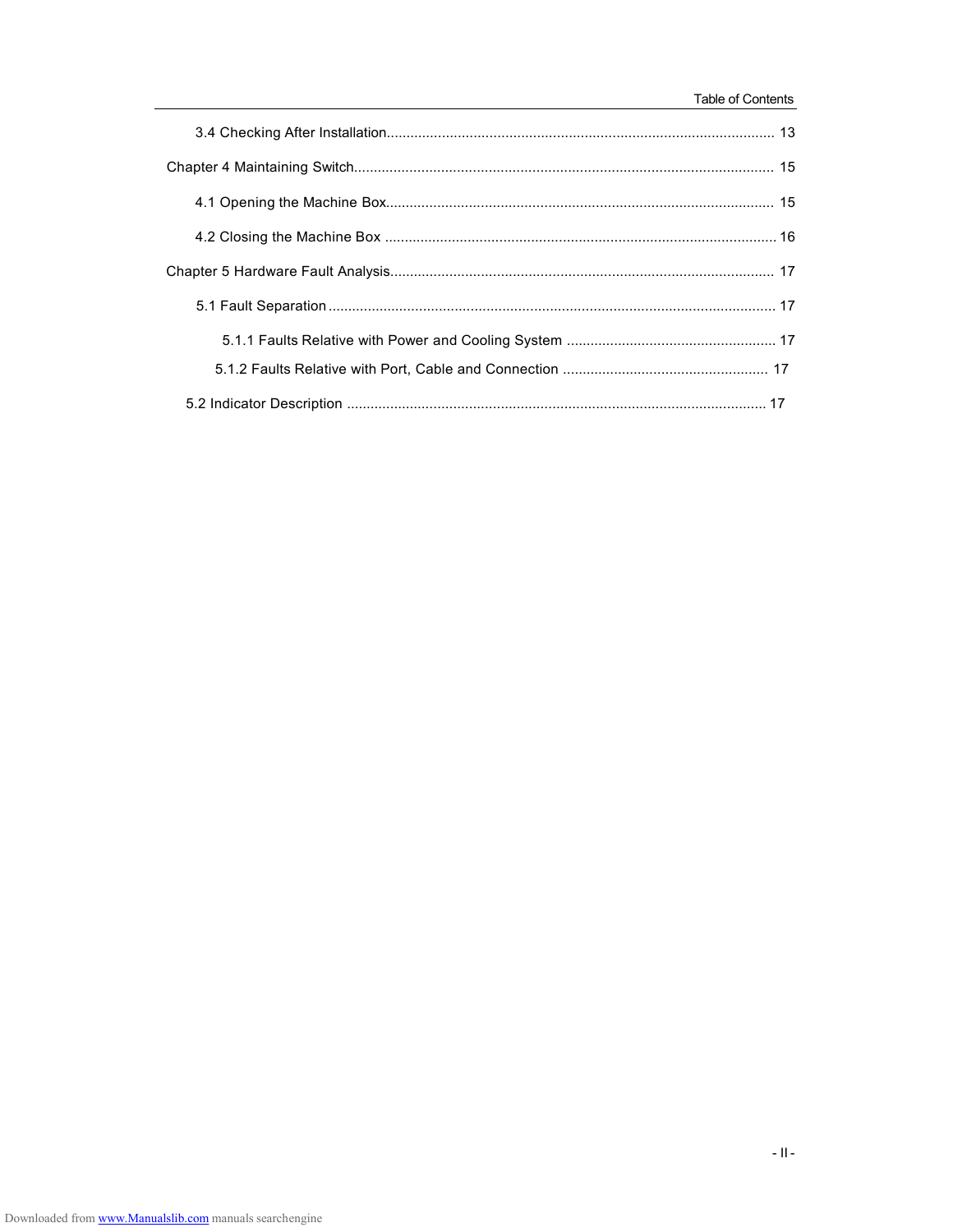# **Chapter 1 SFC5540T Introduction**

The section describes the characteristics and parameters of SFC5540T and gives an over view of SFC5540T.

# 1.1 Appearance Description for Standard Configuration

The built-in ports of SFC5540T are: 32 gigabit Ethernet RJ45 ports, 8 10G Ethernet SFP+ ports and 1 Console port. See table 1-1.

| Port                      | Attribute                                                                                                                     |  |  |  |
|---------------------------|-------------------------------------------------------------------------------------------------------------------------------|--|--|--|
| Gigabit Ethernet TX port  | <b>MDI/MDIX</b><br>10/100/1000M<br>auto-adaptation,<br>auto-identification,<br>(RJ45) TX ports, LINK/ACT<br>UTP<br>indicators |  |  |  |
| 10G Ethernet optical port | SFP+ interface, 10G optical module, LINK/ACT indicator                                                                        |  |  |  |
| Console port              | A rate of 9600bps, mini USB interface                                                                                         |  |  |  |

|  | Table 1-1 Attributes of the built-in port |  |  |  |
|--|-------------------------------------------|--|--|--|
|--|-------------------------------------------|--|--|--|



Figure 1-1 Front template of the SFC5540T switch

| No. | Abbrey.                          | itch<br>Name        | Description                                                                                                   |
|-----|----------------------------------|---------------------|---------------------------------------------------------------------------------------------------------------|
|     | $1 - 32$                         | 32 1000Base-T ports | Forwards the 10/100M/1000M Ethernet<br>electrical signals.                                                    |
| 2   | TE <sub>1</sub> -TE <sub>8</sub> | 8 10G SFP+ ports    | Forwards the 10000M Ethernet optical<br>signals.                                                              |
| 3   | <b>CONSOLE</b>                   | Console port        | Manages the switch locally.                                                                                   |
| 4   | <b>SYS</b>                       | System indicator    | If the indicator is always on, the system<br>is normally started up.<br>If the indicator flickers, the system |

Table 1-2 Parts at the front template of the SFC5540T sw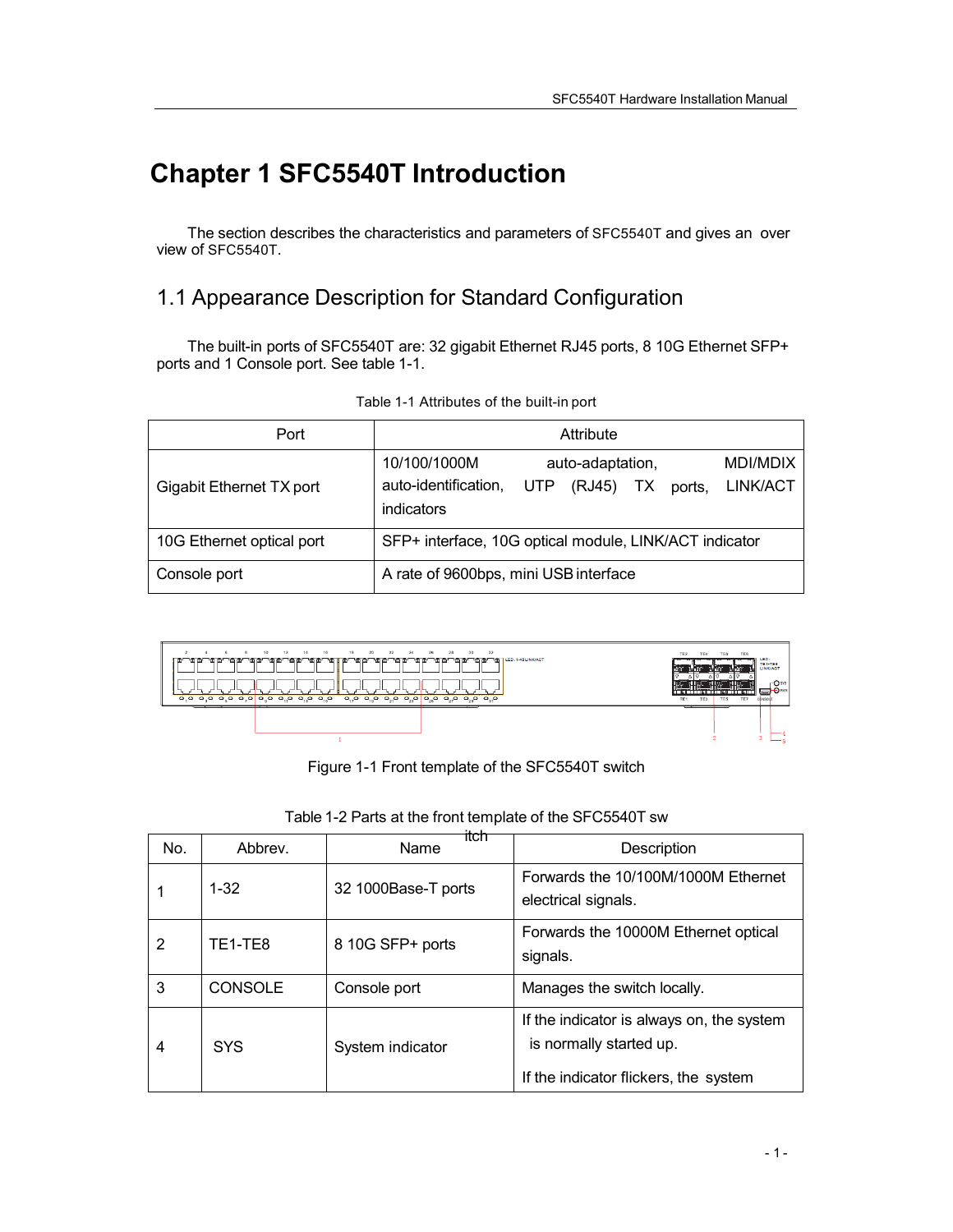|        |            |                 | works normally.                                      |
|--------|------------|-----------------|------------------------------------------------------|
| .<br>C | <b>PWR</b> | Power indicator | If the switch is powered on, the indicator<br>is on. |

## Additionally, SFC5540T has a grounding column and a power socket at its back.



Figure 1-2 Back template of the SFC5540T switch

| Table 1-3 Parts at the back template of the SFC5540T switch |  |  |
|-------------------------------------------------------------|--|--|

| No. | Abbrev.          | Name                   | Description                 |
|-----|------------------|------------------------|-----------------------------|
|     |                  | Grounding column       | The grounding must be fine. |
|     | PWR <sub>2</sub> | Plugged power socket 2 | $AC100\sim 240V$            |
| 3   | PWR1             | Plugged power socket 1 | $AC100\sim 240V$            |

# 1.2 SFC5540T Systematic Characteristic Parameters

|                      |                                | IEEE 802.1d Spanning Tree Protocol  |
|----------------------|--------------------------------|-------------------------------------|
|                      |                                | IEEE 802.1s multiple spanning trees |
|                      |                                | IEEE 802.1p Class of Service        |
|                      | Supported standard             | IEEE 802.1q tagged VLAN             |
|                      |                                | IEEE 802.3x Flow control            |
|                      |                                | IEEE 802.3z asymmetric flow control |
| Protocol<br>standard |                                | IEEE 802.3ad Link aggregation       |
|                      | Network management<br>standard | RFC 1157 SNMP v1/v2                 |
|                      |                                | <b>RFC 1213 MIB II</b>              |
|                      |                                | RFC 1757 RMON 1,2,3,9               |
|                      | Memory                         | Flash Memory: 16M Bytes             |
|                      |                                | SDRAM: 256 Mbytes;                  |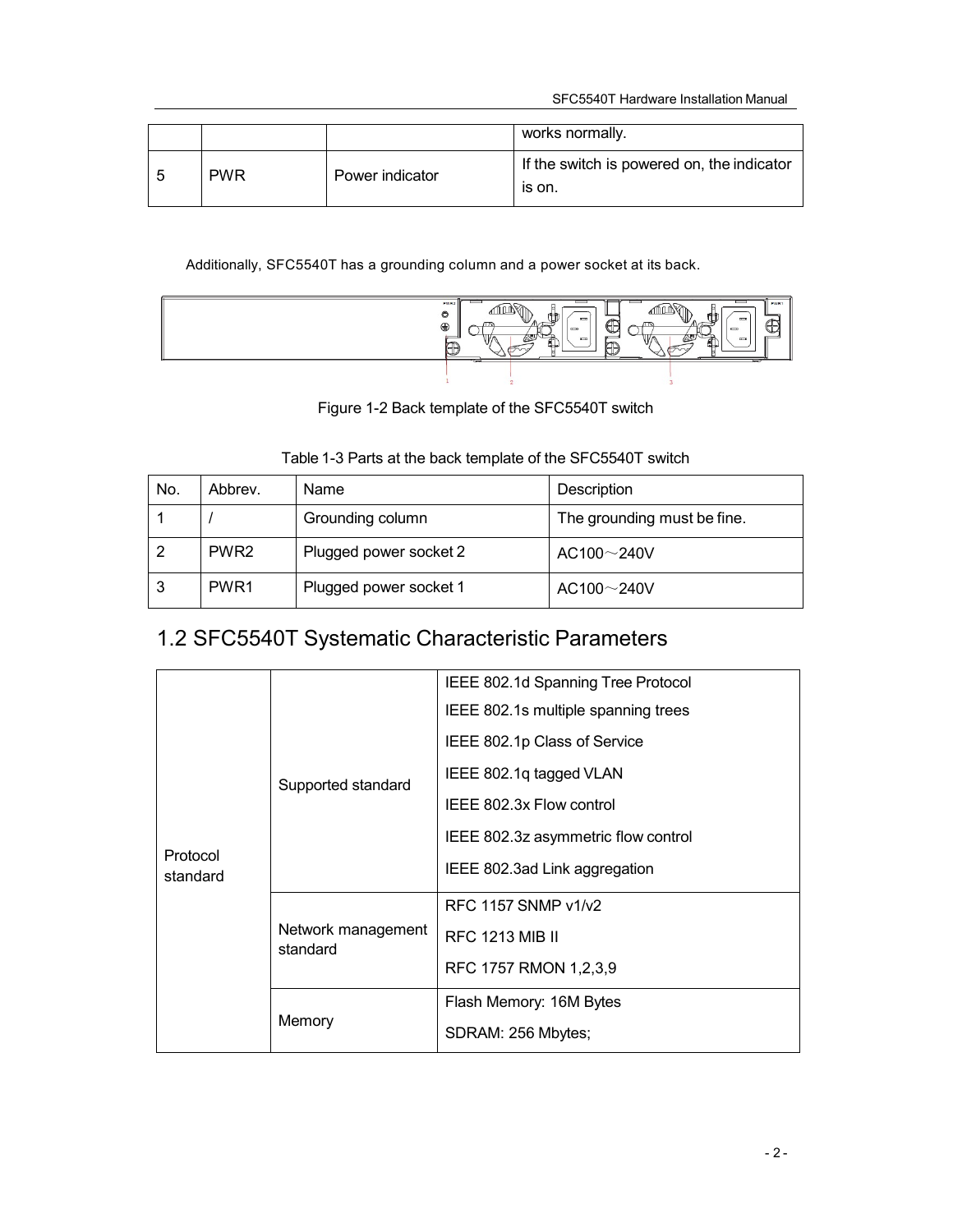|                 |                                                    | 32 10/100/1000BASE-T ports                                |
|-----------------|----------------------------------------------------|-----------------------------------------------------------|
|                 | Standard                                           | 8 10G Ethernet SFP+ ports                                 |
|                 | configuration                                      | 1 Console port                                            |
|                 | <b>Dimensions</b><br>mm<br>$(W \times D \times H)$ | 442.50 ×315 ×44                                           |
|                 | Operating<br>temperature/ humidity                 | $0^{\circ}$ C ~40 $^{\circ}$ C: 10% ~85% non-condensation |
| Hardware        | Storage temperature/<br>humidity                   | -40°C ~80°C; 5% ~95% non-condensation                     |
| characteristics |                                                    | Input voltage: AC100~240V,                                |
|                 |                                                    | Input frequency: $47 \sim 63$ Hz                          |
|                 | Power characteristics                              | Input current: 1.5A (MAX)                                 |
|                 |                                                    | Output voltage: 12VDC                                     |
|                 |                                                    | Output current: 6A                                        |
|                 | Power consumption                                  | 55W                                                       |
|                 | Net weight                                         | 4.2 Kg                                                    |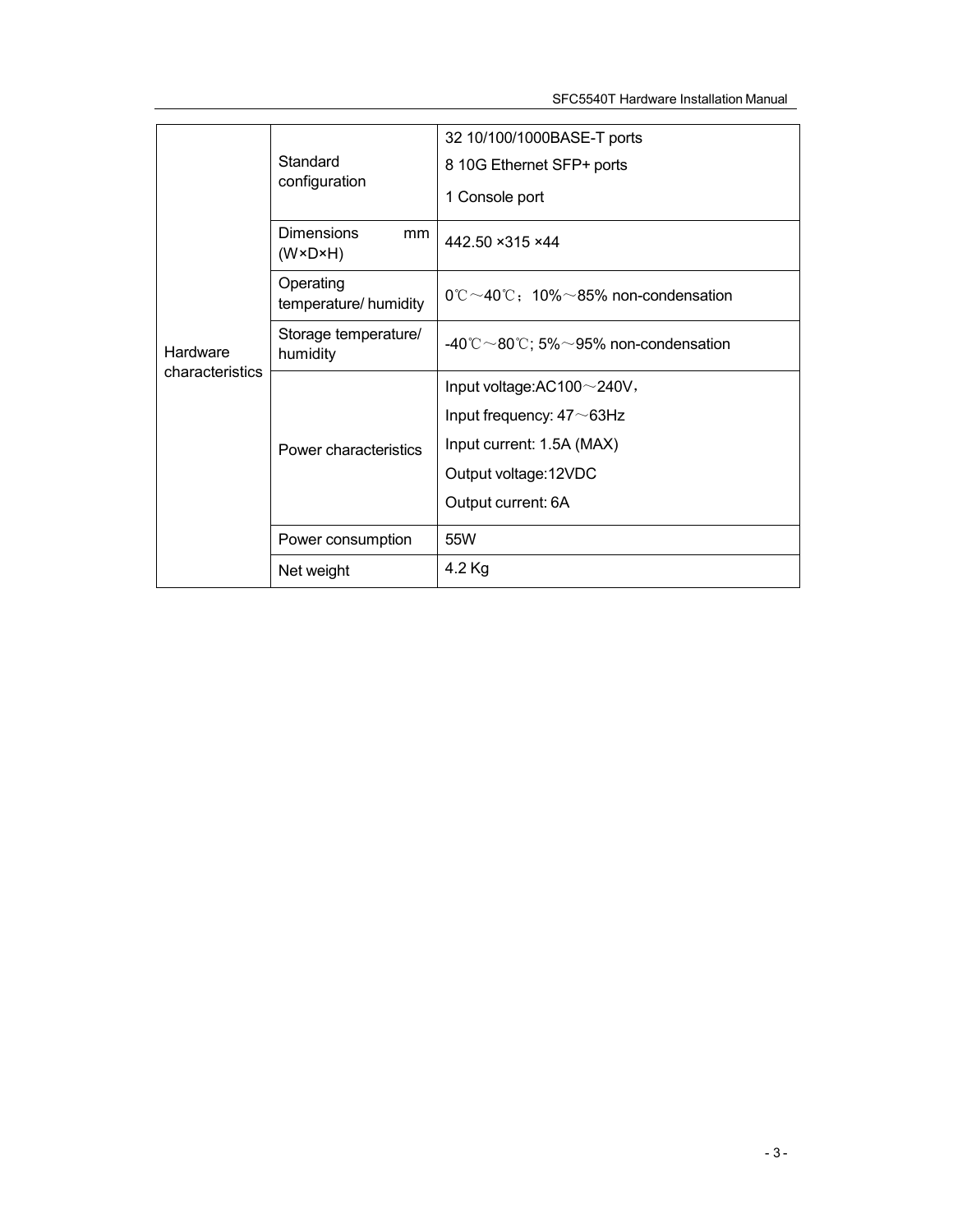# 1.3 ROHS Description

| Part<br>Number,<br>Name and<br>Description | Toxic or Hazardous Substances and Elements |    |           |         |            |      |
|--------------------------------------------|--------------------------------------------|----|-----------|---------|------------|------|
|                                            | Pb                                         | Hg | Cd        | Cr (VI) | <b>PBB</b> | PBDE |
| Machine<br>Box                             | ∩                                          |    |           |         |            |      |
| Cabinet                                    | ∩                                          |    | ∩         | ∩       |            |      |
| Module                                     | ∩                                          |    | $\bigcap$ | $\cap$  |            |      |
| <b>Basic</b><br>Board                      | ( )                                        |    | ⊂         |         |            |      |
| Interface<br>Card                          | ∩                                          |    | ⊂         |         |            |      |

O: Indicates that this toxic or hazardous substance contained in all the

homogeneous materials for this part, according to EIP-A, EIP-B, EIP-C is below the limit requirement in SJ/T11363-2006.

X: Indicates that this toxic or hazardous substance contained in al the homogeneous materials for this part, according to EIP-A, EIP-B, EIP-B, EIP-C is above the limit requirement in SJ/T11363-2006.

The referenced environment-friendly use period logo is determined based on normal operating conditions (such as temperature and humidity). Note-These statements apply only to the China RoHS regulations.

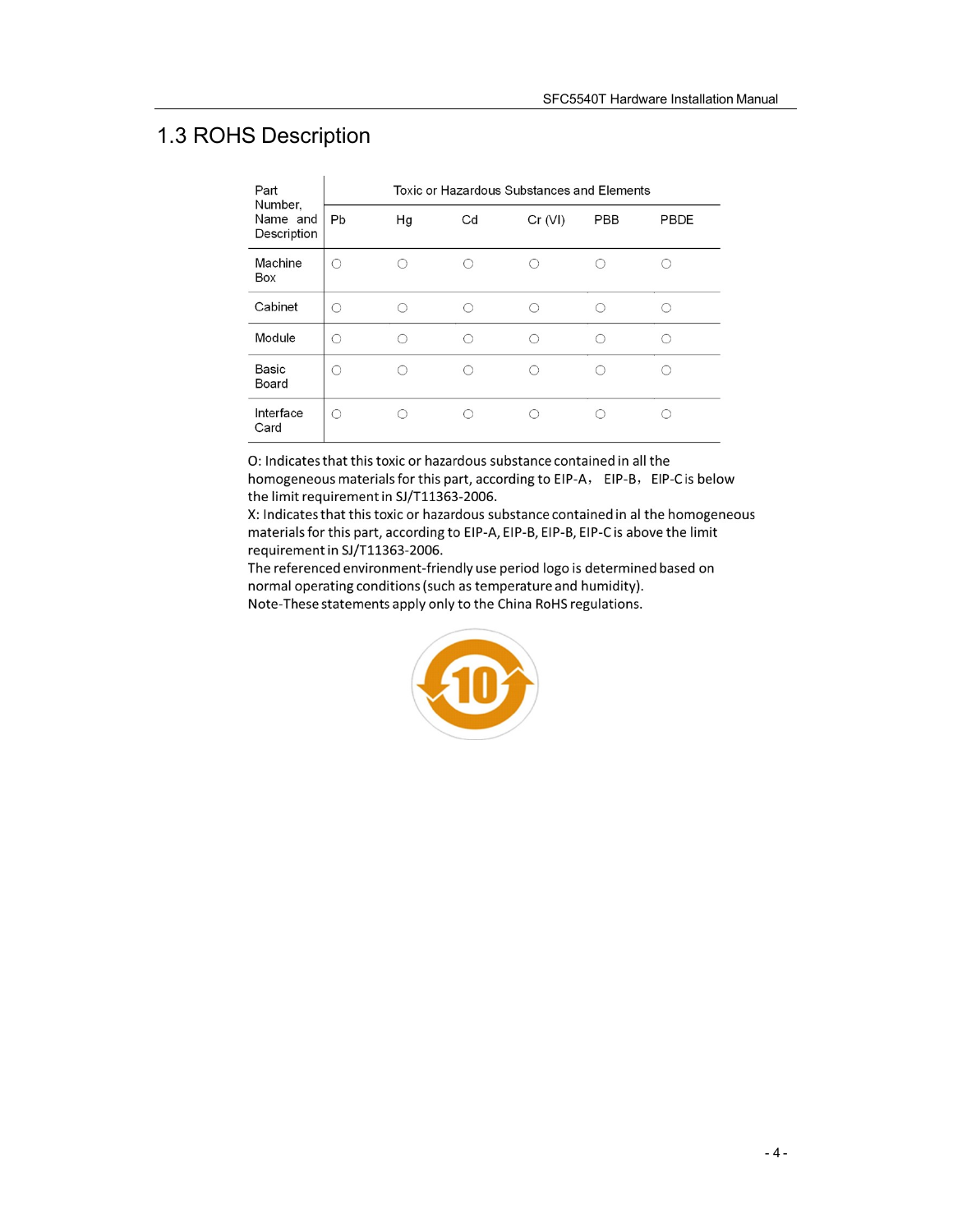# **Chapter 2 Installation Preparation**

# 2.1 Caution of Usage

Similar to other electronic products, the semiconductor chip easily gets damaged if you po wer on or off abruptly and frequently. To restart up the switch of SFC5540T, you have to open t he power on-off after the power is cut down for three to five seconds.

Avoid severe collision or falling down from the height to protect the parts in the switch.

Use correct outside ports to connect the switch of SFC5540T. Do not put the Ethernet plug in to the console port (RJ45 8-line socket). Similarly, do not put the console cable into the consol e port (RJ45 8-line socket).

### **Note:**

- 1) When you plug or dial the power line, keep the power line horizontal with the power sock et.
- 2) When the lifetime of our products ends, handle them according to national laws and regul ations, or send these products to our company for collective processing.

## 2. SafetyAdvice

- 1. Safety Principles
	- Keep dustless and clean during or after the installation.
	- Put the cover at the safe place.
	- Put tools at the right place where they are not easily falling down.
	- Put on relatively tight clothes, fasten the tie or scarf well and roll up the sleeve, avoidi ng stumbling the machine box.
	- Put on the protective glasses if the environment may cause damage to your eyes.
	- Avoid incorrect operations that may cause damage to human or devices.

### 2. Safety Notices

The safety notices mentioned here means that improper operation may lead to body damag e.

Read the installation guide carefully before you operate the system.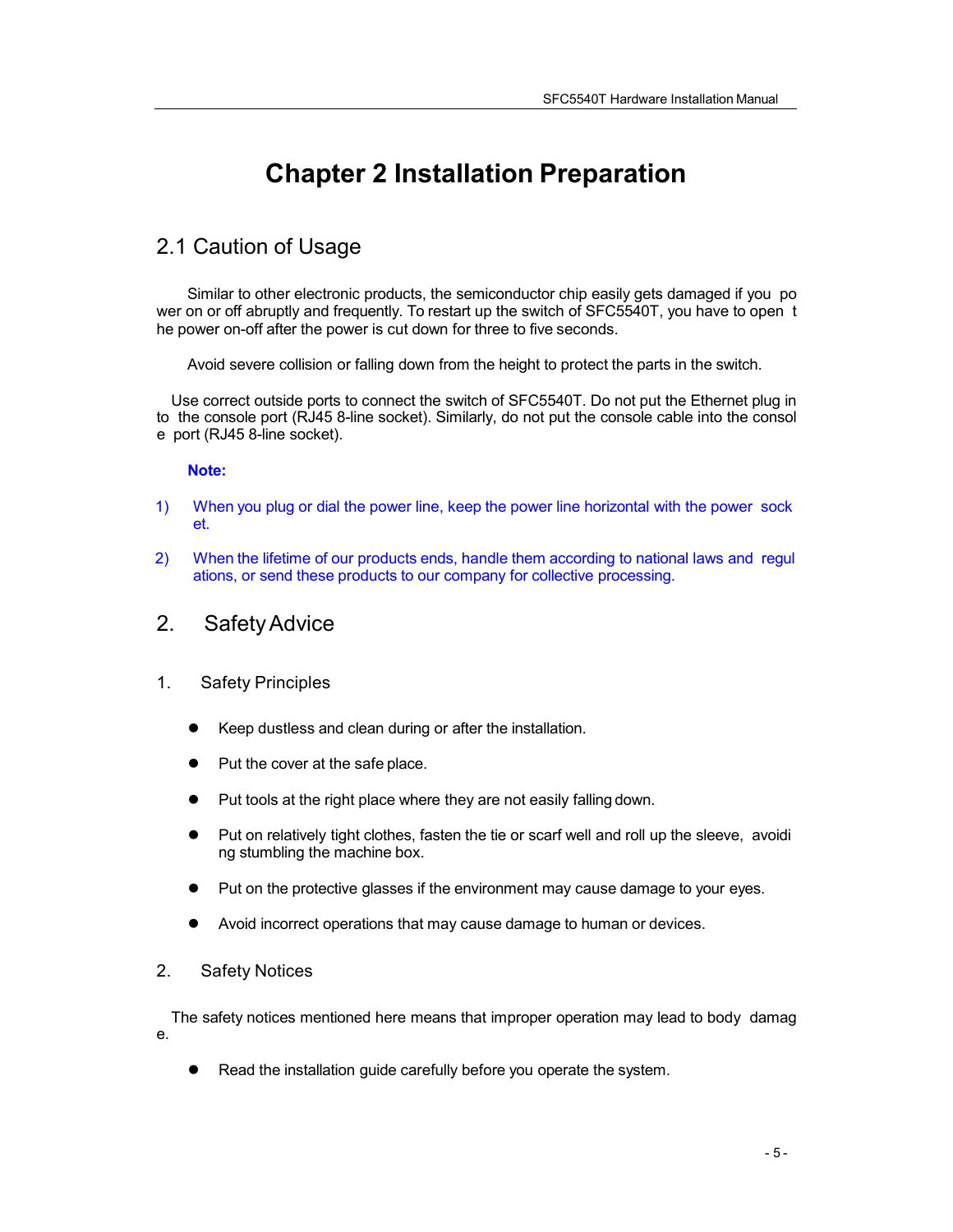- Only professionals are allowed to install or replace the switch.
- Pull out the AC power socket and close the direct-current power before operating on the machine box or working beside the power source.
- The final configuration of products must comply with relative national laws and regulation s.
- 3. Safety Principles for Live Working

When you work under electricity, following the following principles:

- Put off ornaments, such as ring, necklace, watch and bracelet, before you operate under live working. When metal articles connect the power to the ground, short circuit happens and components may be damaged.
- Pull out the AC power socket and close the direct-current power before operating on the machine box or working beside the power source.
- When the power is on, do not touch the power.
- Correctly connect the device and the power socket.
- Only professionals are allowed to operate and maintain the device.
- Read the installation guide carefully before the system is powered on.

#### **Note:**

- 1) Check potential dangers, such as the humid floor, ungrounded extensible power line an d tatty power line.
- 2) Install the emergent on-off at the working room for turning off the power when trouble h appens.
- 3) Turn off the power on-off of the switch and plug off the power line before installing or uni nstalling the machine box or working beside the power.
- 4) Do not work alone if potential dangers exist.
	- 5) Cut off the power before checkout.
- 6) If trouble happens, take the following measures:
	- A. Cut off the system's power.
	- B. Alarm.
	- C. Take proper measures to help persons who are hit by the disaster. Artificial respirati on is needed if necessary.
	- D. Seek for medical help, or judge the loss and seek for available help.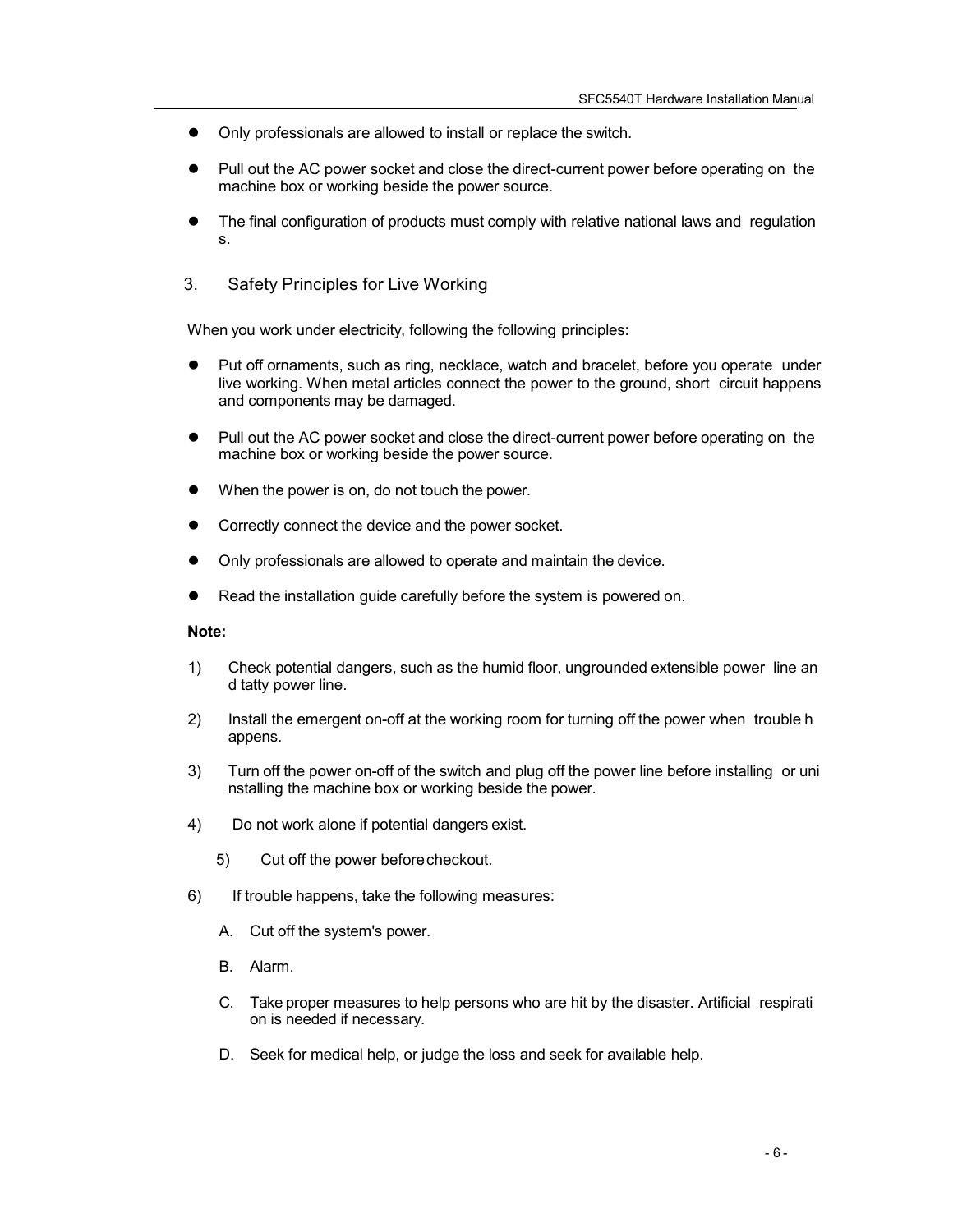### 2.2.4 Electrostatic Discharge Damage Prevention

Electrostatic discharge may damage devices and circuits. Improper treatment may cause the switch to malfunction completely or discontinuously.

Move or locate the devices according to the measures of electrostatic discharge prevention, ensurin g the machine box connects the ground. Another measure is to wear the static-proof hand ring. If there is no hand ring, use the metal clip with the metal cable to clip the unpainted metal part of the machine box. I n this case, the static is discharged to the ground through the metal cable of the clip. You can also discha rge the static to the ground through your body.

# 3. Environment

The switch can be installed on the desk or the cabinet. The location of the machine box, cabinet plan ning and indoor cabling are very important for normal system's function. Short distance between devices, bad ventilation and untouchable control plate will cause maintenance problems, systematic faulty and bre akdown.

For location planning and device locating, refer to section 2.3.2 "Location Configuration Prevention".

### 1. Location Configuration Prevention

The following preventive measures assist you to design the proper environment for the switch.

- Make sure that the workshop is well-ventilated, the heat of electrical devices is well-discharged and sufficient air circulation is provided for device cooling.
- Avoid to damage devices by following the electrostatic discharge prevention procedure.
- Put the machine box at the place where cool air can blow off the heat inside the machine box. Make sure the machine box is sealed because the opened machine box will reverse the cool air flow.

## 2. Cabinet Configuration

The following content assists you to make a proper cabinet configuration:

- Each device on the cabinet gives off heat when it runs. Therefore, the sealed cabinet must have the heat-discharge outlet and the cooling fan. Do not put the devices too close, avoiding bad ven tilation.
- When you install the machine box at the open cabinet, prevent the frame of the cabinet from blo cking the airway of the machine box.
- Ensure that nice ventilation is provided for the devices installed at the bottom of the cabinet.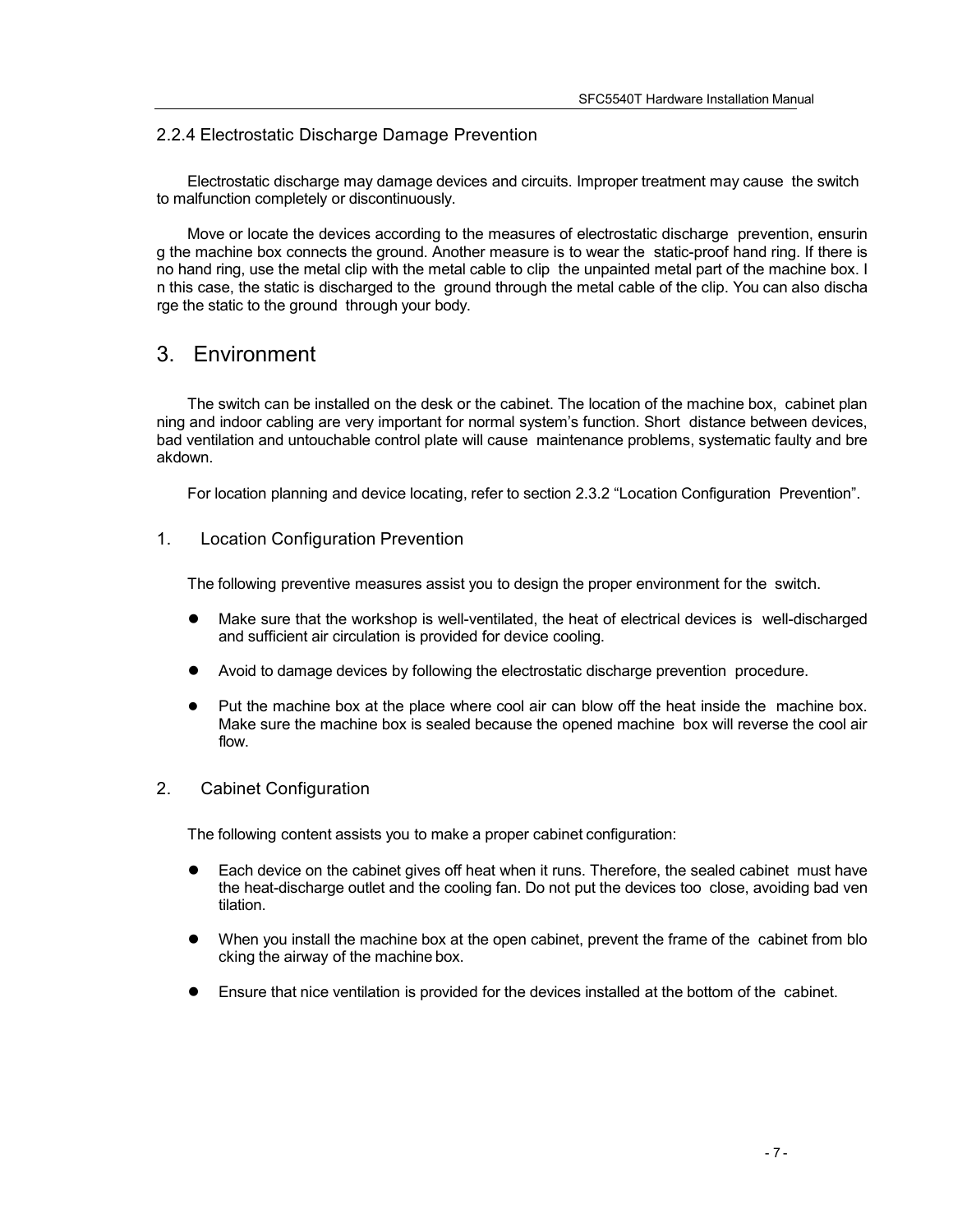$\bullet$ The clapboard separates exhaust gas and inflow air, and boost cool air to flow in the machine box. The best location of the clapboard is decided by the air flow mode in th e machine box, which can be obtained through different location tests.

## 2.3.3 Power Requirements

Make sure that the power supply has nice grounding and the power at the input side of th e switch is reliable. The voltage control can be installed if necessary. At least a 240 V, 10A fus e or a breaker is provided in the phase line if you prepare the short-circuit prevention measure s for a building.

### **Caution**:

If the power supply system does not have good grounding, or the input power disturbs too much and excessive pulses exist, the error code rate of communication devices increases and even the hardware system will be damaged.

# 4. Installation Tools and Device

The tools and devices to install the SFC5540T switch are not provided by the SFC5540T s witch. You yourself need to prepare them. The following are the tools and devices needed for t he typical installation of the SFC5540T switch:

- **Screwdriver**
- Static armguard
- Bolt
- Ethernet cable
- Other Ethernet terminal devices
- Control terminal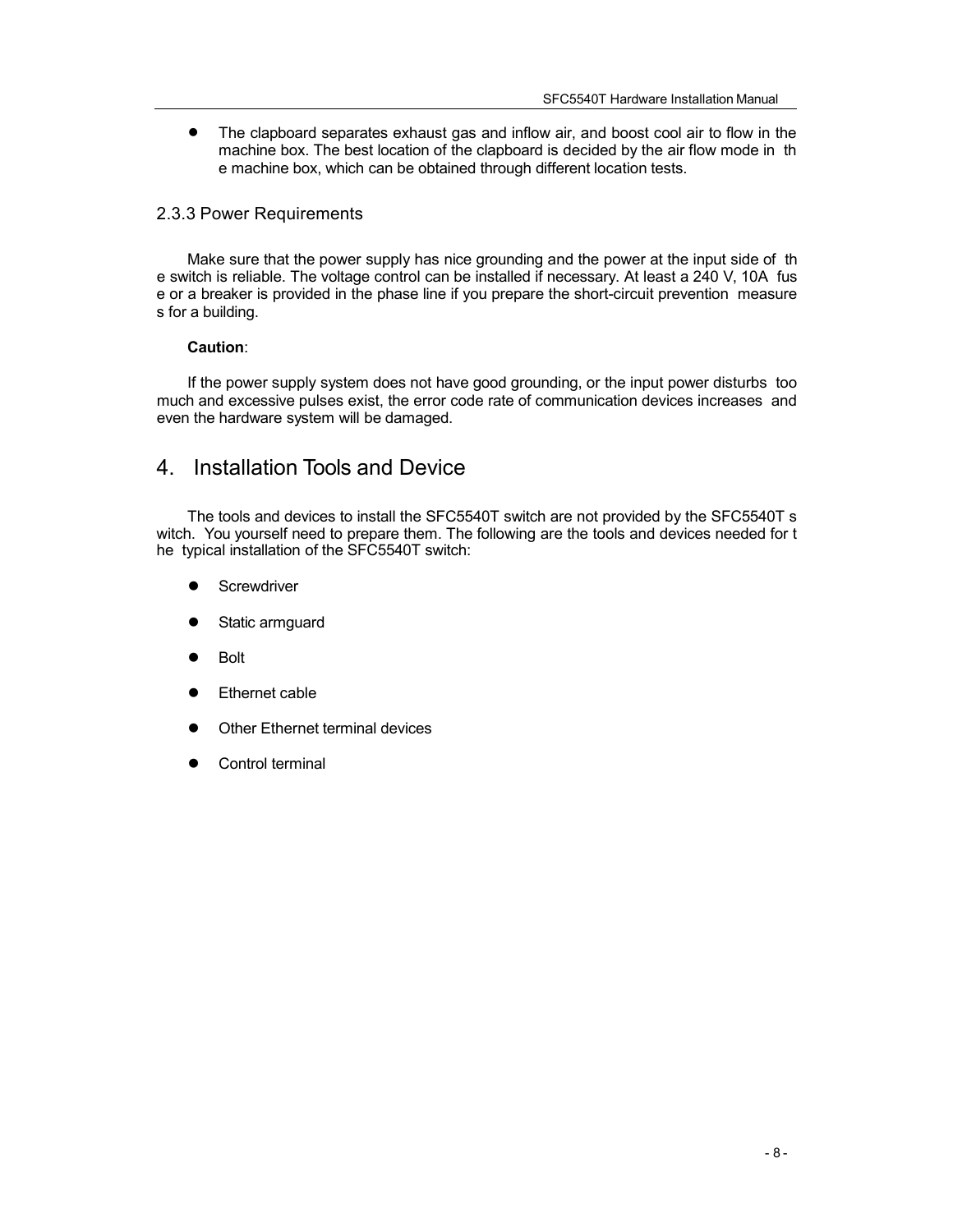# **Chapter 3 Installing SFC5540T S witch**

## **Caution:**

Only professionals are allowed to install or replace the devices.

3.1 Installation Flow of SFC5540T



# 2. Installing the Machine Box of the Switch

The installation of the machine box has two modes:

- Installing the machine box on the desk
- **•** Installing the machine box on the cabinet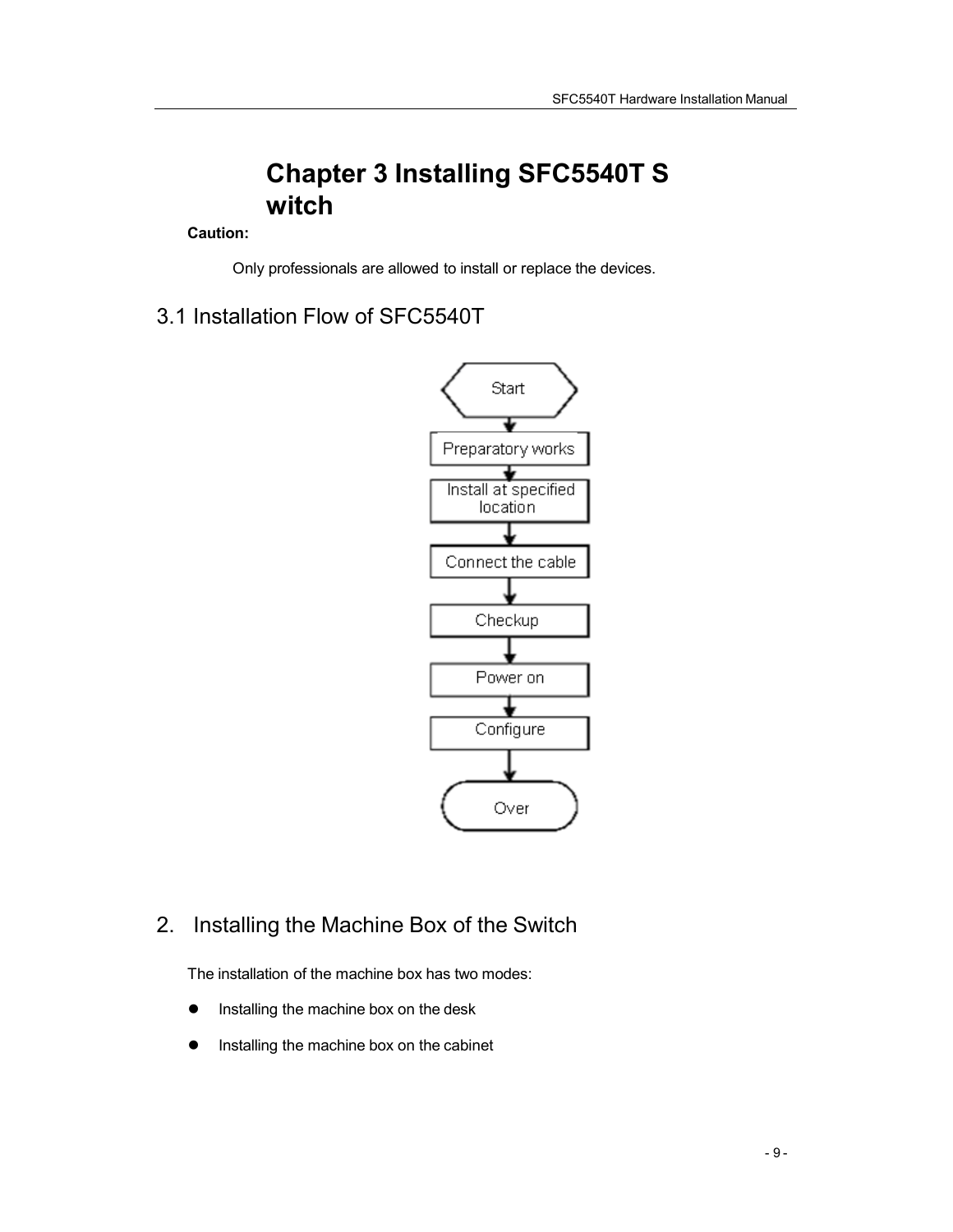## 1. Installing the Machine Box on the Desk

The SFC5540T switch can be directly put on the smooth and safe desk.

**Note**:

Do not put things weighing 4.5 kg or over 4.5 kg on the top of the switch.

2. Installing the Machine Box on the Cabinet

The machine box of the switch is fixed on the cabinet through the brackets. When you fix the brackets, the front template of the switch faces forward. The detailed operations are shown in Figu re 3-1.



Figure 3-1 Fixing the machine box of the switch

**Caution:** The switch shown in figure 3-1 does not represent the material SFC554

0T. After the brackets are installed, install the switch on the cabinet. See Figure



Figure 3-2 Installing the switch on the cabinet

- 3. Connecting the Port
- 1. Connecting the Console Port

The switch of SFC5540T has a console port.

The rate of the console port is a value ranging from 1200bps to 115200bps. It has a stand ard mini USB plug. After you connect the console port to the serial port of PC through a consol e cable, you can configure and monitor the switch of SFC5540T by running a terminal emulati on software, such as super Windows terminal. The cable is provided according to the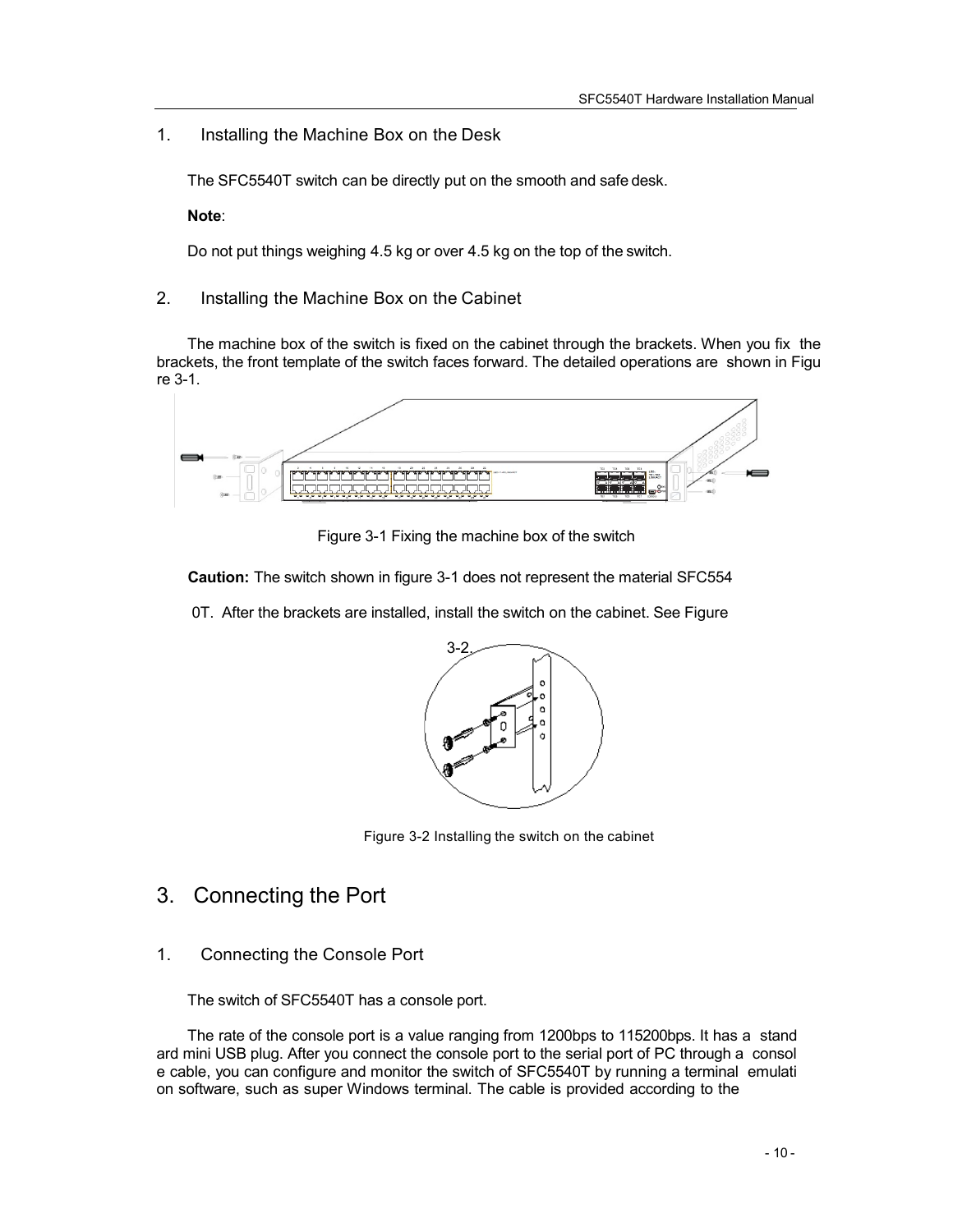host. The communication parameters of the terminal serial port can be set to a rate of 9600bps, ei ght data bits, one stop bit, no sum check bit and traffic control.

The Mini USB connector of Console port:



Figure 3-3 The mini USB connector of the console port

One end of the cable is a mini USB plug and the other end is a 9-hole plug (DB9). See the following figure:

| MINI USB PINS (Head) |  | DB9 Plug (hole)<br><b>SALE</b> |                                                                                                                            |                |
|----------------------|--|--------------------------------|----------------------------------------------------------------------------------------------------------------------------|----------------|
|                      |  | RXID                           |                                                                                                                            | З              |
|                      |  | TXD                            | <b>DMT</b><br>$\frac{1}{2} \left( \frac{1}{2} \right) \left( \frac{1}{2} \right) = \frac{1}{2} \left( \frac{1}{2} \right)$ | $\overline{c}$ |
|                      |  | - 3<br><b>GMD</b>              |                                                                                                                            |                |
|                      |  |                                |                                                                                                                            |                |





Figure 3-5 Connecting the console port of SFC5540T and comp uter

| NO. | Name       | <del>Table 3-1 Pins of the console port</del><br><b>Remarks</b> |
|-----|------------|-----------------------------------------------------------------|
|     | <b>RXD</b> | Input                                                           |
| 2   |            | No connect                                                      |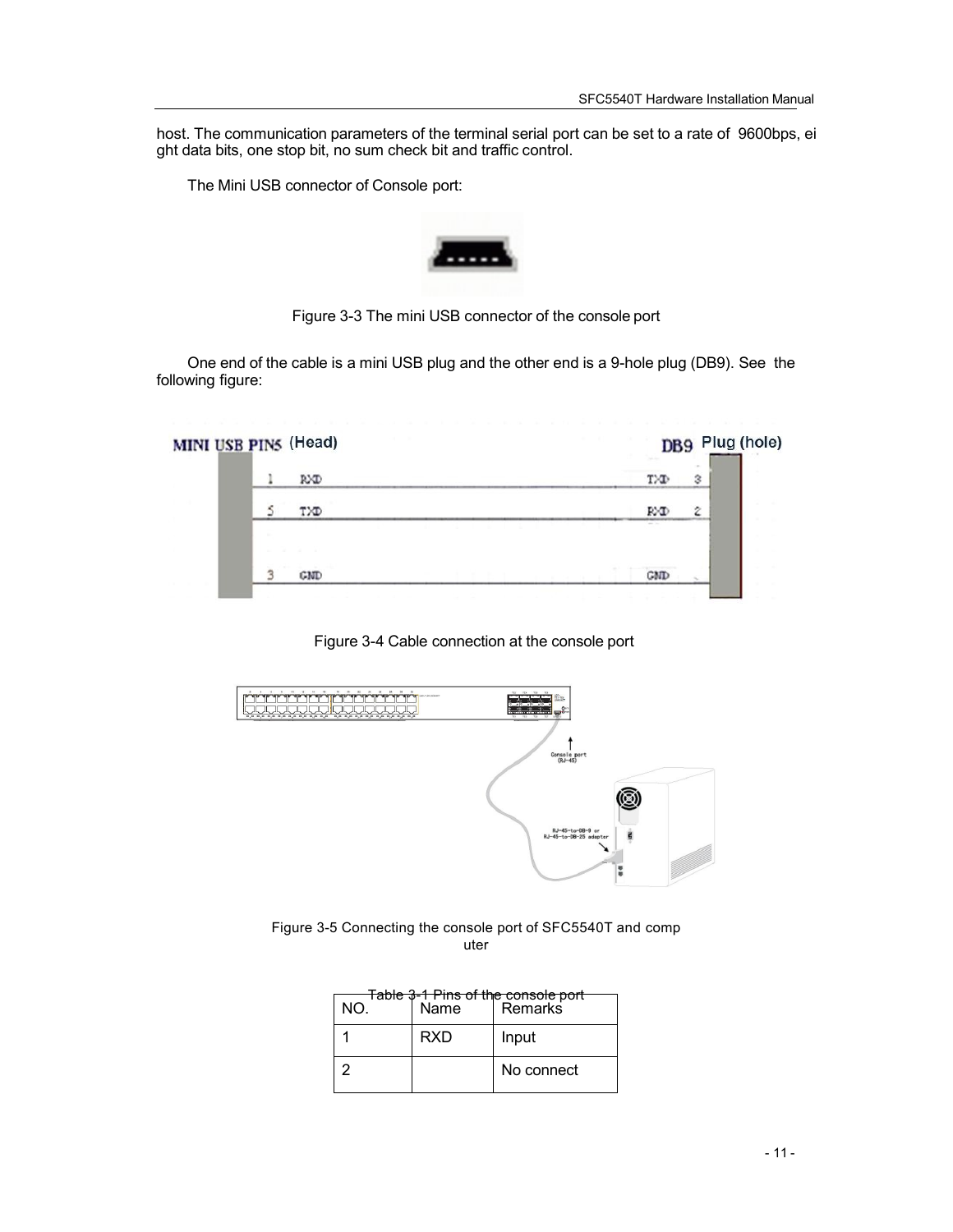| 3 | SG         | <b>GND</b> |
|---|------------|------------|
|   |            | No connect |
| 5 | <b>TXD</b> | Output     |

Note:

The console port of SFC5540T does not support traffic control. Therefore, you must set th e option data traffic control to none when you configure the switch with the super terminal. Oth erwise, the single-pass problem will arise on the super terminal.

### 3.3.2 Connecting 10G Ethernet SFP+ ports

The SFC5540T switch has 8 10G SFP+ ports. Each port has its corresponding indicator: TE1~TE8. You can connect the SFP+ optical module to the SFP+ port and then you can conne ct other Ethernet terminal devices through the optical cable.



Figure 3-6 Connecting the 10G SFP+ port and other Ethernet terminals

## 3.3.3 Connecting Gigabit Ethernet TX Ports

SFC5540T provides 32 10/100/1000Base-T ports. Each port has its corresponding indicato r: 1-32. The indicators are used to indicate the LINK/ACT state. The ports can connect other E thernet terminal devices through the UTP port and the direct-through or cross network cable.

Because the 32 10/100/1000Base-T ports of SFC5540T support the MDI/MDIX self-identifi cation of the cable, SFC5540T can adopt five types of direct-through/cross network cables wh en it connects other Ethernet terminals.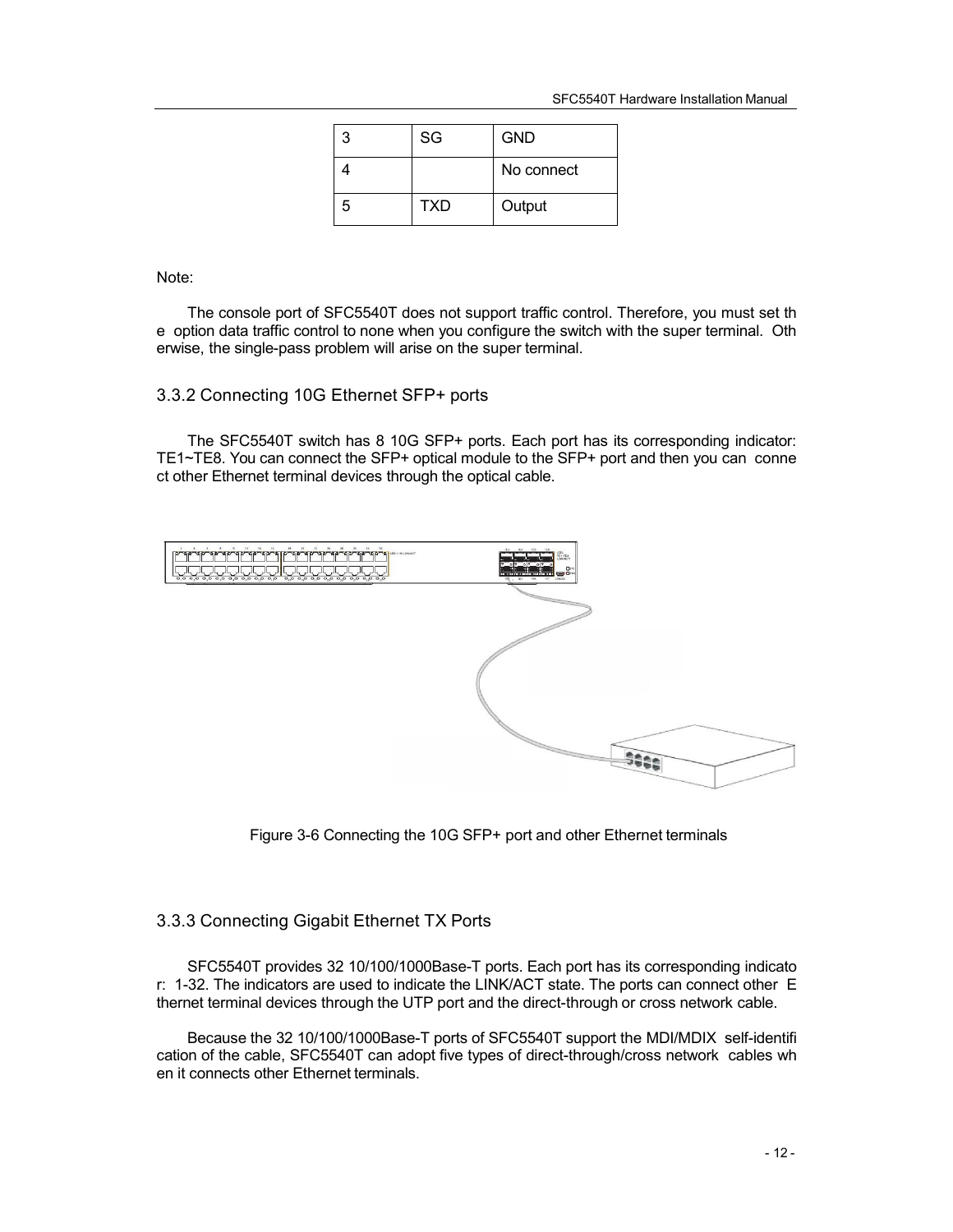

Figure 3-7 Connecting the 1000Base-TX port and other Ethernet terminals

| No. | Pin Name                                      | Remark            |
|-----|-----------------------------------------------|-------------------|
|     | Sending/receiving the normal phase of data 0  | $TP0+$            |
| 2   | Sending/receiving the paraphase of the data 0 | TP <sub>0</sub> - |
| 3   | Sending/receiving the normal phase of data 1  | $TP1+$            |
| 4   | Sending/receiving the normal phase of data 2  | $TP2+$            |
| 5   | Sending/receiving the paraphase of the data 2 | <b>TP2-</b>       |
| 6   | Sending/receiving the paraphase of the data 1 | $TP1-$            |
| 7   | Sending/receiving the normal phase of data 3  | $TP3+$            |
| 8   | Sending/receiving the paraphase of the data 3 | TP3-              |

Table 3-2 Pins of gigabit RJ45

# 4. Checking After Installation

Before electrically starting up the switch, perform the following checkups after the switch i s installed:

 If the switch is installed on the cabinet, check whether the installation point between t he cabinet and the switch is strong. If the switch is installed on the desk, check wheth er there is enough space for the switch to discharge its heat and whether the desk is stable.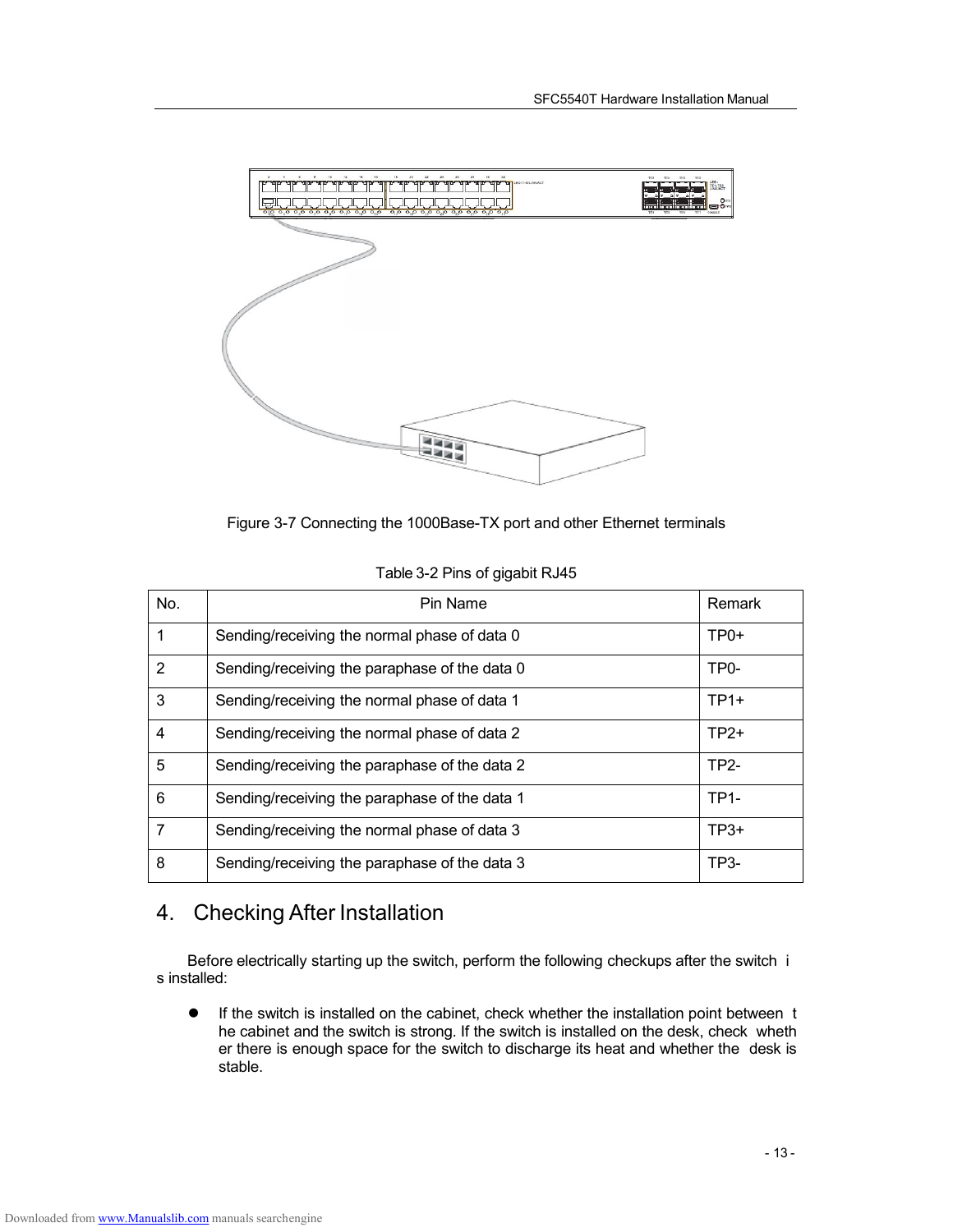Check whether the connected power meets the power requirements of the switch.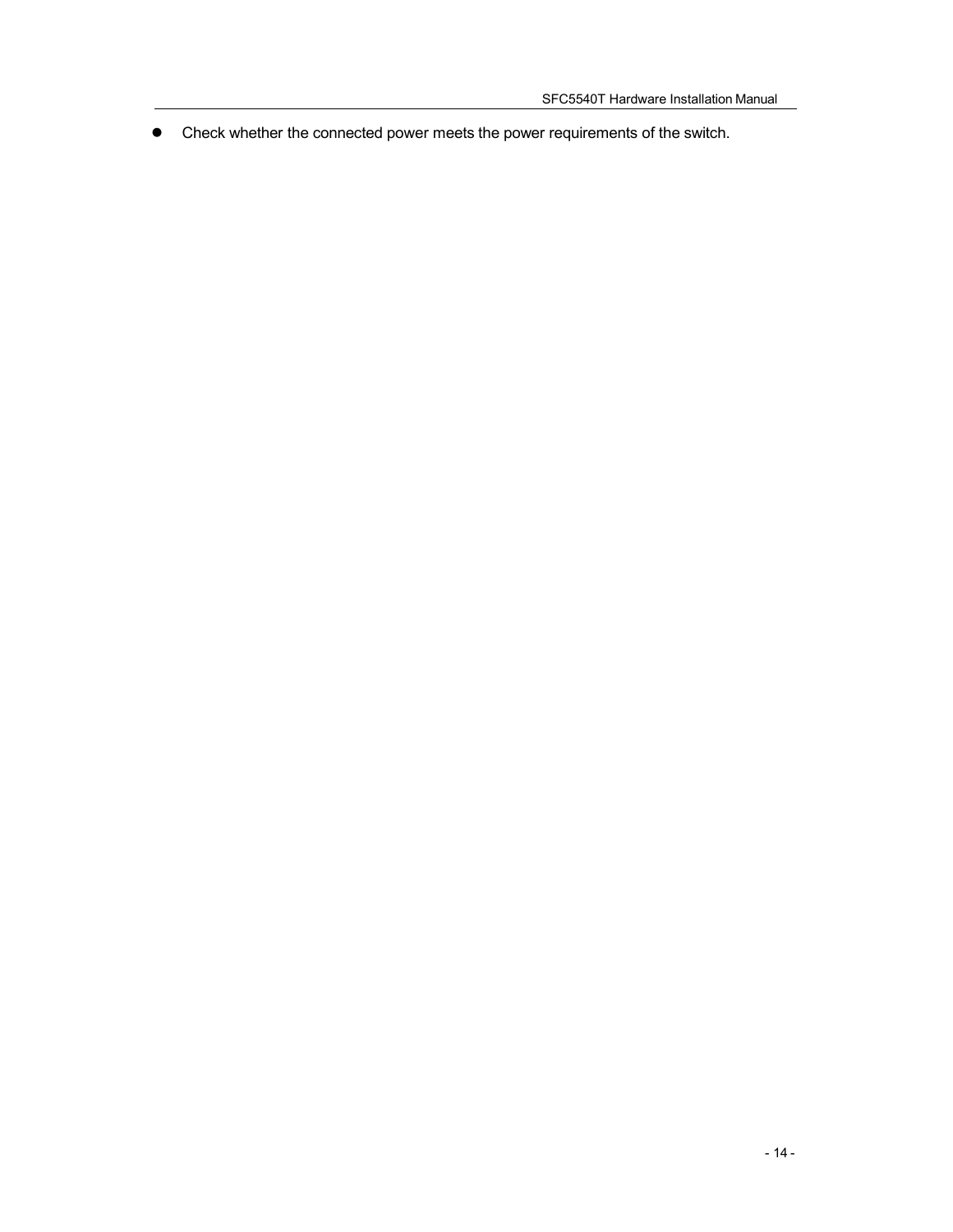# **Chapter 4 Maintaining Switch**

### **Caution:**

- (1) Before opening the machine box, make sure that you have released the static yo u carried and then turn off the power on-off of the switch. Before operating any st ep in Appendix B, read the section "SafetyAdvice".
- (2) Before performing operations beside the power source or on the machine box, tur n off the power on-off and plug out the power cable.

# 1. Opening the Machine Box

This section describes how to open the cover of the switch, required tools and operation m ethods.

#### **Caution:**

When the power cable still connects the power source, do not touch it.

When you open the cover the switch, you may use the following tools:

- Crossed screwdriver
- Static armguard

Perform the following steps to open the cover of the switch:

- (1) Turn off the power on-off of the switch.
- (2) Plug out all cables connected the back of the switch.
- (3) Take out the bolt from the machine box with the screwdriver.

#### **Note:**

The machine box comprises of two parts: cover and bottom.

(4) Open the cover by holding two sides of the cover towards the direction of the arrow ke y shown in the following figure:

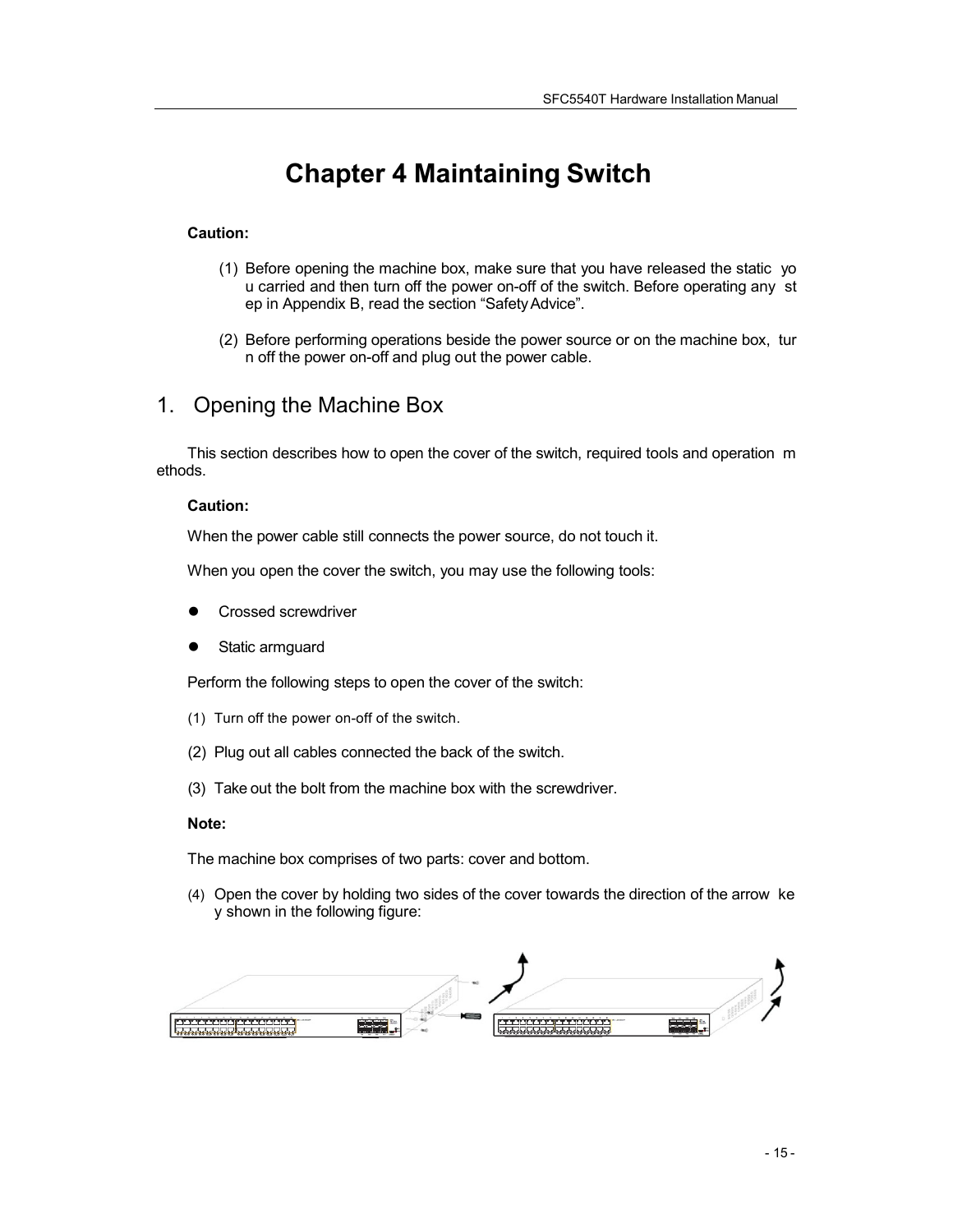**Caution:** The switch shown in the above figure does not represent the material SFC5540T.

(5) When the cover is opened, put it aside. The mainboard of the system appears.

**Note:**

After taking off the cover, put it horizontally and avoid it to be crushed or collided. Otherwise, the machine box is hard to install.

# 2. Closing the Machine Box

The section mainly describes how to put the cover and close the machine box. Do as follows:

(1) Put them well according to their locations and joint them together along their sides. See th e following figure.

|                                 | ---<br>ada: |                                                                                                                                                                               | 1888 |
|---------------------------------|-------------|-------------------------------------------------------------------------------------------------------------------------------------------------------------------------------|------|
| .<br>.<br><b>BUSINESS</b><br>—— |             | .<br>the time that<br>and the state of the state of the state of the state of the state of the state.<br>المستقصات<br><b>Designation of the Con-</b><br>the property of their |      |

- (2) When the cover and the bottom are closely tied, let the cover slide the slot of the front template at the bottom.
- (3) Nail the bolt and screw it tightly with the screwdriver.
- (4) Reinstall the switch on the cabinet or the desk.
- (5) Reconnect all cables of the switch.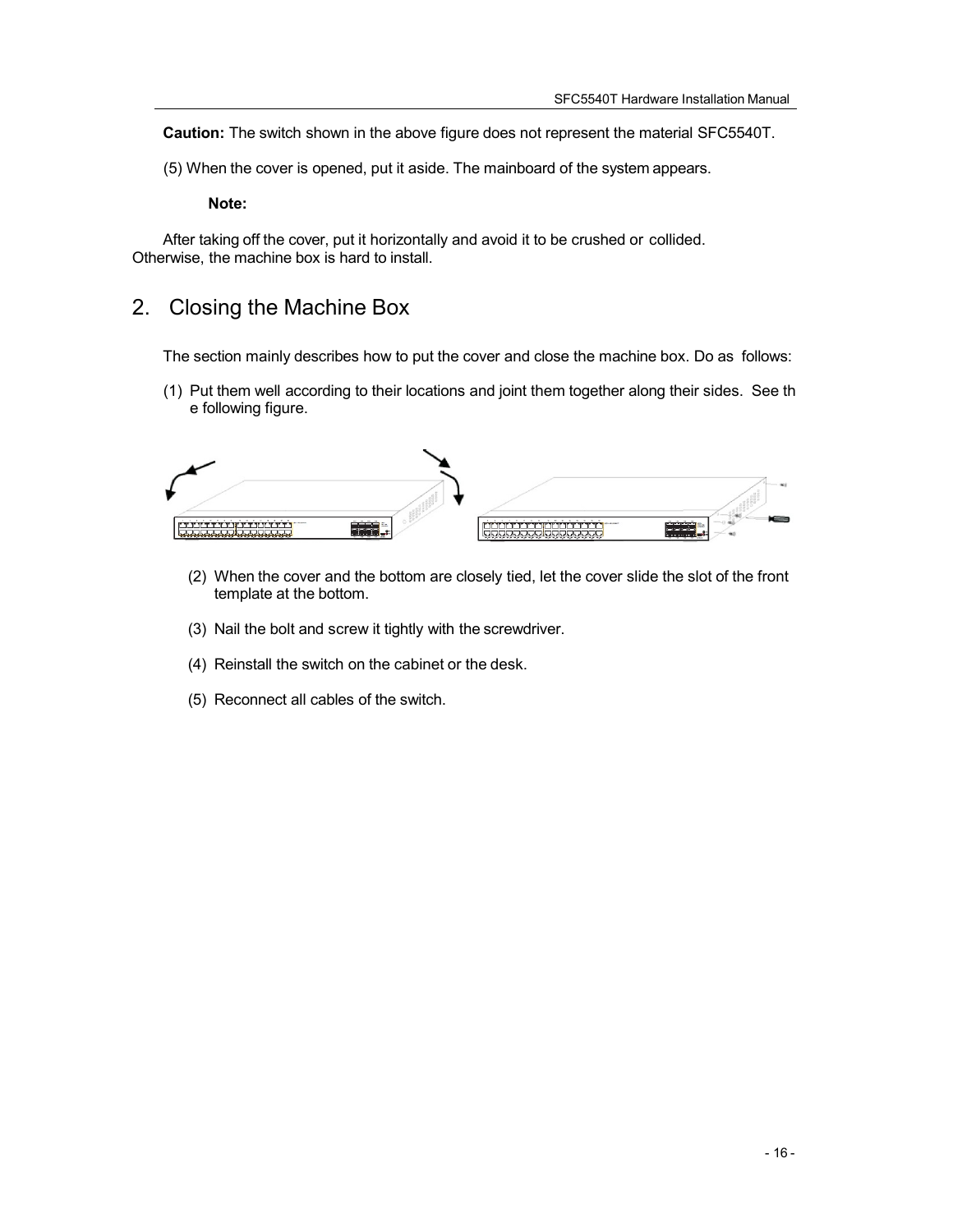# **Chapter 5 Hardware Fault Analysis**

The part describes how to remove the fault from the switch.

# 1. Fault Separation

The key for resolving the systematic faults is to separate the fault from the system. You ca n compare what the system is doing with what the system should do to detect the fault. You ne ed to check the following subsystems:

- Power and cooling systems—power and fan
- Port, cable and connection—ports on the front template of the switch and the cables connecting these ports
- 1. Faults Relative with Power and Cooling System

Do the following checkups to help remove the fault:

- When the power on-off is at the "ON" location, check whether the fan works normally. If the fan does not work well, check the fan.
- The working temperature of the switch is from 0 to 40 Celsius degrees. If the switch i s too hot, check whether the air outlet and air inlet are clean and then do relative oper ations in section 2.3 "Requirements for Common Locations".
- If the switch cannot be started and the PWR indicator is off, check the power.
- 2. Faults Relative with Port, Cable and Connection

Do the following checkups to help remove the fault:

- If the port of the switch cannot be linked, check whether the cable is correctly connec ted and whether the peer connection is normal.
- If the power on-off is at the "ON" location, check the power source and the power cab le.
- If the console port does not work after the system is started up, check whether the co nsole port is set to a baud rate of 9600 bps, eight data bits, no sum check bit, one sto p bit and no traffic control.

# 5.2 Indicator Description

The LED indicator shows that the switch is running. The following table shows the indicato rs of the SFC5540T switch and their description: